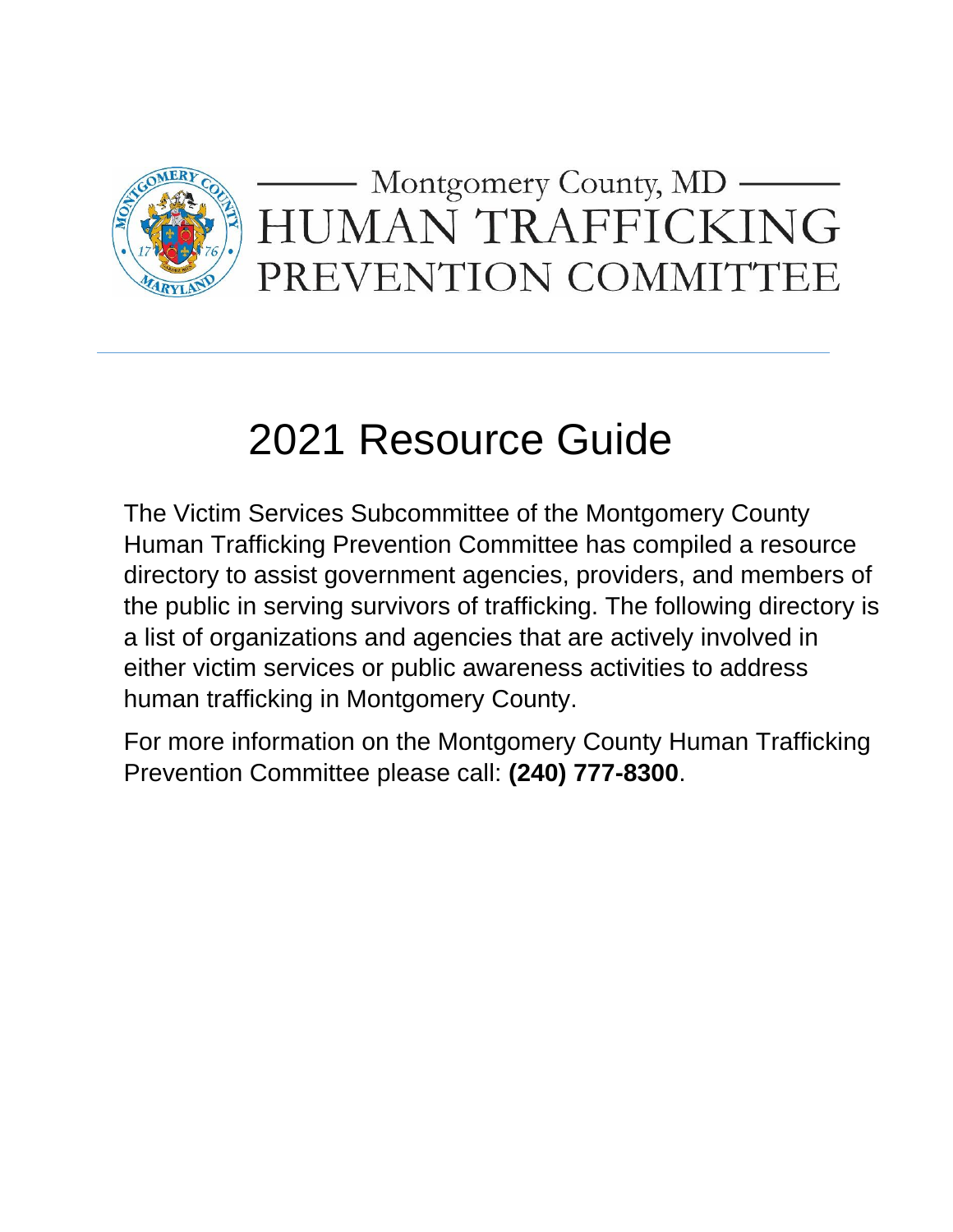# **Montgomery County Human Trafficking Prevention Committee 2021 Resource Guide**

Local providers that serve Montgomery County PAGE 1 – PAGE 5 State Programs that serve Montgomery County: PAGE 6 – PAGE 12 National Services: National Services: PAGE 13

**Montgomery County Department of Health and Human Services Abused Persons Program/Victim Assistance and Sexual Assault Program** 1301 Piccard Drive

Rockville, MD 20850 240.777.1355 [www.vasap.org](http://www.vasap.org/)

**Manager, Trauma Services: Nadja Soares Pereira Cabello, LCSW-C [Nadja.Cabello@montgomerycountymd.gov](mailto:Nadja.Cabello@montgomerycountymd.gov) 240.777.4210**

**Abused Persons Program:** The program provides crisis and ongoing counseling, shelter, support, and advocacy services to victims of partner-related domestic abuse (domestic violence) and their families, Customers in need may also access services via the county's Crisis Center.

**Victim Assistance and Sexual Assault Program:** The Victim Assistance and Sexual Assault Program (VASAP) assists victims of crimes such as, rape/sexual assault, human trafficking, homicide, driving while intoxicated, carjacking, torture, hate crimes, arson, larceny, robbery, auto theft, and vandalism. The program provides information and referral, advocacy, crisis and ongoing counseling, support, and compensation services for victims of crimes committed in Montgomery County or crime victims who live in Montgomery County. Assistance is also provided to the victims' families and significant others. Staff also works to educate the public about issues related to sexual assault and rape, human trafficking, and labor servitude in addition to other issues. Speakers are available to participate in meetings and forums geared to public education.

**Montgomery County Department of Health and Human Services Child Sexual Abuse and Fatalities Investigations** 7300 Calhoun Place Suite 400 Rockville, Maryland 20855

**Larissa Royal, LCSW-C, Child Welfare Services Supervisor [Larissa.royal@montgomerycountymd.gov](mailto:Larissa.royal@montgomerycountymd.gov) 240-777-4325 (Work)**

The mission of the department is to: protect children, preserve families, strengthen communities, ensure permanency and well‐being for every abused and neglected child in Montgomery County.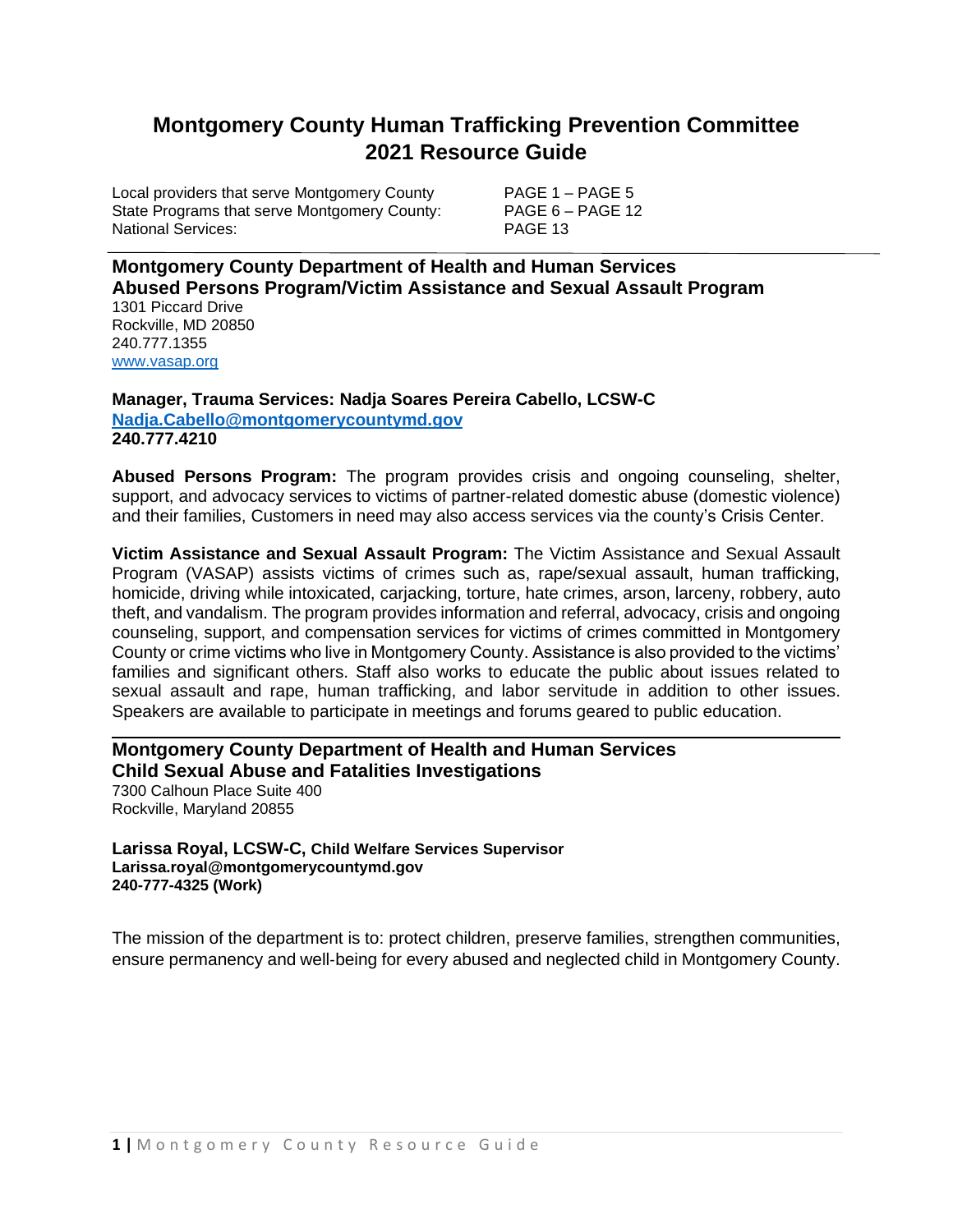## **Adventist Behavioral Health**

Forensic Medical Unit located at Shady Grove Medical Center 9901 Medical Center Dr. Rockville, Maryland 20850 240.826.6225

## **Jessica Volz BSN, RN, FNE A/P, FNP-BC, SANE-A, SANE-P, NE-BC Clinical Director of Forensics, Forensic Medical Unit jvolz@adventisthealthcare.com 202-826-6225**

The Forensic Medical Unit, located at Shady Grove Medical Center is dedicated to providing confidential care to men, women, children and families who are victims of sexual assault, abuse, neglect and human trafficking with a continuum of specialized services. Through community partnerships, the Forensic Medical Unit raises awareness, provides services and educates community members about physical and sexual violence.

#### **Amara Legal Center**

1629 K. St. NW, Ste. 300, Washington, DC 20006 **Intake Coordinator[:Info@amaralegal.org](mailto:Info@amaralegal.org)**

**Prince George's County Family Justice Center, 14757 Main Street, Upper Marlboro, MD 20772 (by appointment only).**

**[referrals@amaralegal.org](mailto:referrals@amaralegal.org)**

**240-257-6492**

**<https://www.amaralegal.org/make-a-referral/>**

Services: Free legal services to survivors of sex trafficking and sex workers through criminal defense, criminal record sealing, victim witness advocacy, divorce, custody and child support, civil protection orders, and name changes for cases in DC, MD and Northern Virginia. For other legal issues, Amara will work to find a pro bono attorney to represent the client (i.e. civil suits against traffickers and medical malpractice). Amara attorneys are also available for training on trauma-informed legal services and Human Trafficking Identification and Service Provision.

## **Ayuda**

8757 Georgia Avenue, Suite 800 Silver Spring, Maryland 20910 [www.ayuda.com](http://www.ayuda.com/)

## **Giancarla Cazzol, Intake Specialist**

[Giancarla.Cazzol@ayuda.com](mailto:Giancarla.Cazzol@ayuda.com) 240-594-0600

Ayuda is the Washington, D.C. Metropolitan area's leading provider of multilingual legal and social services assistance for low-income immigrants in the areas of human trafficking, immigration, domestic violence, and family law. Ayuda's human trafficking program offers comprehensive case management and legal representation to any foreign-born persons trafficked for the purpose of forced labor or commercial sex who reside in Maryland, Washington, D.C., and Virginia. Ayuda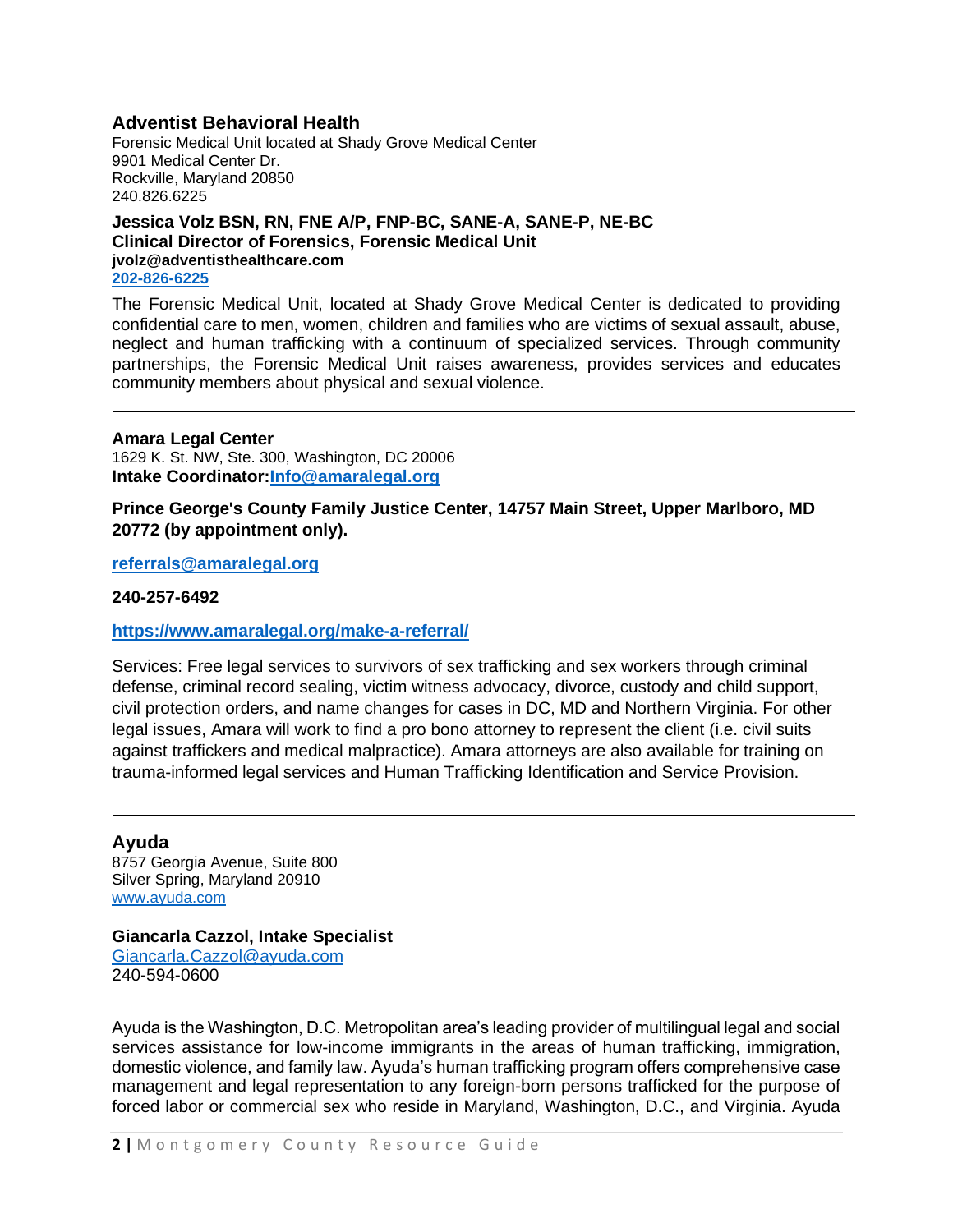assists trafficking survivors to secure basic needs, including housing, food, clothing, access to medical and mental health services, and connecting to community resources. Services include:

1. Legal and social services for human trafficking survivors in Maryland, Washington, D.C., and Virginia.

2. Immigration consultations (call for days/times/fees if any).

3. Community presentations and trainings for service providers and community members.

## **Montgomery County Human Trafficking Prevention Committee**

21 Maryland Avenue, Suite 330 Rockville, MD 20850

**Jodi Finkelstein, Executive Director 240.777.8333 [cfwinfo@montgomerycountmd.org](mailto:cfwinfo@montgomerycountmd.org) <http://www.montgomerycountymd.gov/cfw>**

In 2014 County Executive Ike Leggett created the Montgomery County Human Trafficking Task Force. In 2017, the Task Force transitioned to an official county committee via legislation. The purpose of the committee is to increase understanding of the issue in Montgomery County and to develop interagency coordination of strategies for response and prevention. Overarching goals include:

- 1. Increasing the identification and prosecution of all parties supporting the organized crime of human trafficking to include traffickers, suppliers, transporters, advertisers, and demand elements.
- 2. Elimination of human trafficking and
- 3. Improving identification of and services for human trafficking victims

# **Catholic Charities, Archdiocese of Washington**

**For prospective clients**: To request a telephonic consultation please call (202)-772-4352 **on Tuesdays or Thursdays from 10 am until 12 pm**

\_\_\_\_\_\_\_\_\_\_\_\_\_\_\_\_\_\_\_\_\_\_\_\_\_\_\_\_\_\_\_\_\_\_\_\_\_\_\_\_\_\_\_\_\_\_\_\_\_\_\_\_\_\_\_\_\_\_\_\_\_\_\_\_\_\_\_\_\_\_\_\_\_\_\_\_\_\_\_\_\_\_\_\_

**For providers/attorneys**: please contact James Feroli at [james.feroli@cc-dc.org](mailto:james.feroli@cc-dc.org)

**Catholic Charities Immigration Legal Services (ILS)** provides direct legal immigration services to foreign-born individuals and their families and refers individuals for pro bono legal representation. ILS provides representation in a full range of immigration matters, including representing victims of human trafficking in applying for T Visas. For more information about our services please call or visit our webpage at [https://www.catholiccharitiesdc.org/ils/](https://na01.safelinks.protection.outlook.com/?url=https%3A%2F%2Fwww.catholiccharitiesdc.org%2Fils%2F&data=01%7C01%7CJodi.Finkelstein%40montgomerycountymd.gov%7C66149cf10c464f78140d08d540dcd7ab%7C6e01b1f9b1e54073ac97778069a0ad64%7C1&sdata=168%2FPIhIq9MboucT6V2%2FwlxorprA0JVQqQ%2FmU9nVyGI%3D&reserved=0) for our list of times and locations for our weekly walk-in intake sessions.

**Catholic Charities Trafficking Victims Assistance Program** provides trauma informed cared with multi-lingual, culturally competent staff who can seamlessly connect survivors to appropriate in-house transition services, including mental health counseling, medical clinics, shelters and refugee assistance. Call **(202) 635-5957** or contact **Thuba Roush** at **[thuba.roush@cc-dc.org](mailto:thuba.roush@cc-dc.org)** for more information.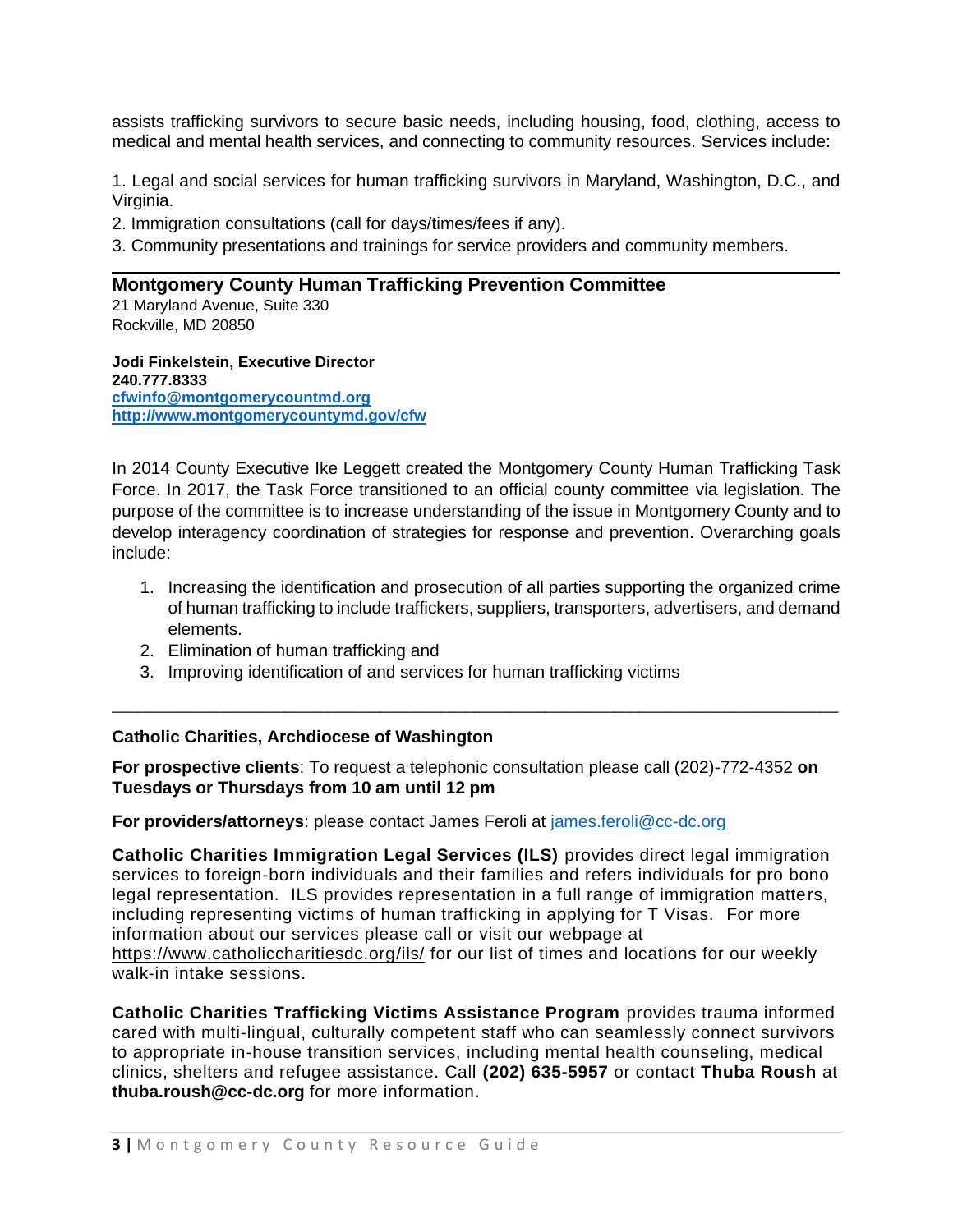## **Montgomery County Police Department, Vice and Intelligence Unit Sargent David Papalia**

**[David.Papalia@montgomerycountymd.gov](mailto:David.Papalia@montgomerycountymd.gov)**

The Vice and Intelligence Unit handles intelligence gathering for the department and is responsible for identifying threats to our community. Two investigators are assigned to the FBI's Joint Terrorism Task Force (JTTF) to investigate both international and domestic terrorism. The unit also investigates all gambling, prostitution and human trafficking cases.

**\_\_\_\_\_\_\_\_\_\_\_\_\_\_\_\_\_\_\_\_\_\_\_\_\_\_\_\_\_\_\_\_\_\_\_\_\_\_\_\_\_\_\_\_\_\_\_\_\_\_\_\_\_\_\_\_\_\_\_\_\_\_\_\_\_\_\_\_\_\_\_\_\_\_\_\_**

**Montgomery County State's Attorney's Office Special Victims Division Debbie Feinstein, Senior Assistant State's Attorney Chief, Special Victims Division** Debbie.Feinstein@montgomerycountymd.gov 240-777-7448

The Special Victims Division is responsible for the prosecution of all physical and sexual child abuse, child neglect, domestic violence, trafficking, senior and vulnerable adult abuse, and child abduction cases in the county. The Special Victims Division is in the Family Justice Center, an all-inclusive location which serves the needs of domestic violence victims in Montgomery County.

## **International Rescue Committee**

Silver Spring Office 8719 Colesville Road, 3rd Floor, Silver Spring, MD 20910 | Rescue.org https://www.rescue.org/united-states/silver-spring-md

## **Winifrida Kassembe, Anti-Trafficking Caseworker**

301 562 8633 x329 | Skype Frida Kassembe

The Anti-Trafficking program at the IRC Silver Spring provides trauma-informed, client centered services to survivors of human trafficking who are foreign nationals. The focus is to ensure that survivors have access to protection and the resources needed to achieve self-sufficiency through comprehensive care management, advocacy, education, collaboration, and capacity building opportunities.

# **University of Maryland Support, Advocacy, Freedom, and Empowerment Center for Survivors of Human Trafficking (SAFE) Center**

5245 Greenbelt Rd. Box 107 College Park, MD 20740 umdsafecenter.org 301-314-7233 (SAFE) **[safecenter@umd.edu](mailto:safecenter@umd.edu)**

**Director: Susan Esserman, [esserman@umd.edu](mailto:esserman@umd.edu) Deputy Director: Laura Ardito, [lardito@umd.edu](mailto:lardito@umd.edu)**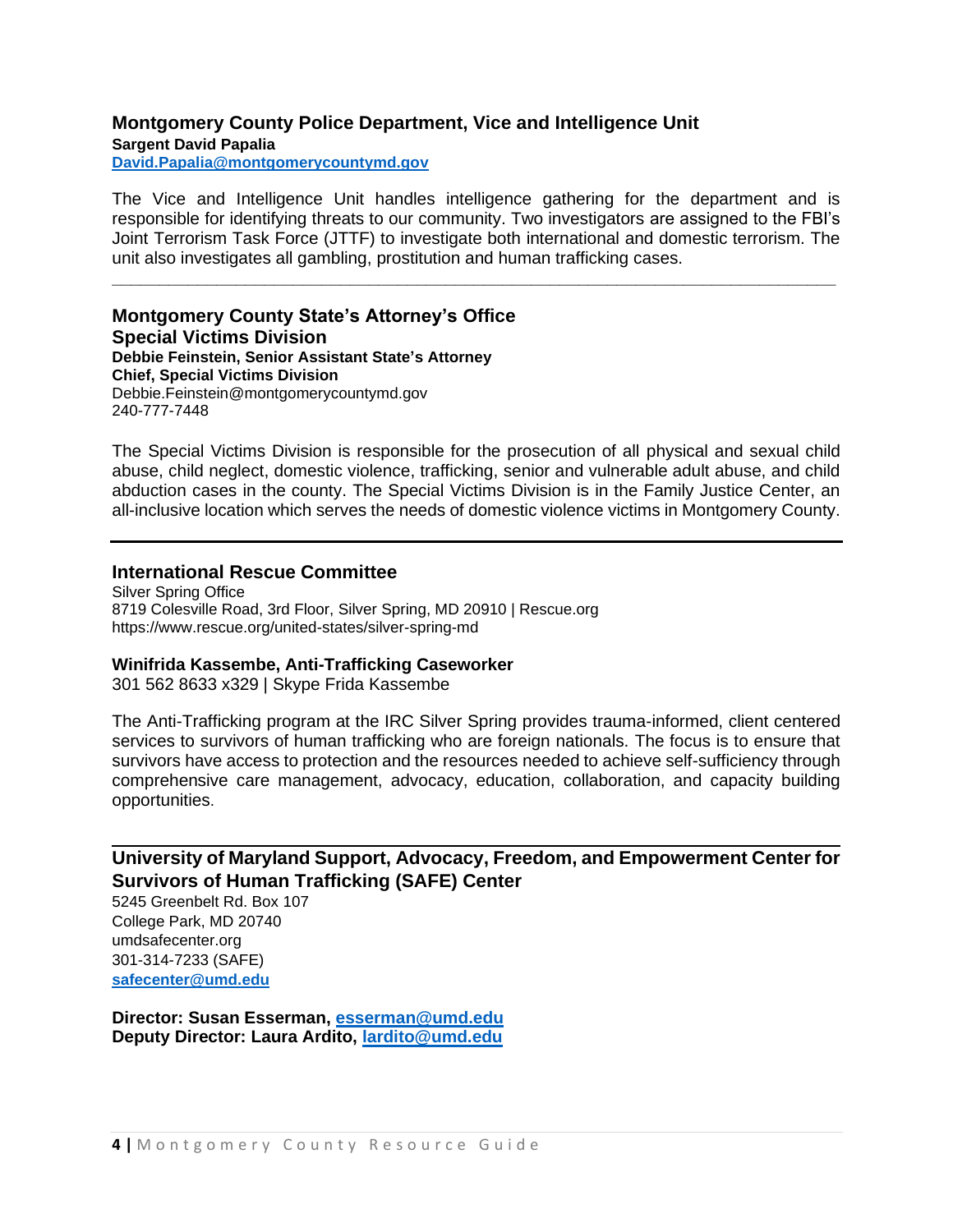The University of Maryland SAFE Center's mission is to provide survivor-centered and traumainformed legal, social, and economic empowerment services to domestic and foreign national survivors of all forms of human trafficking. The SAFE Center also aims to help prevent trafficking and better serve survivors by contributing to research and policy development in this field, and by collaboratively engaging in state and local legislative advocacy efforts. The Center is initially focused on Prince George's and Montgomery Counties, with a longer term focus on the state of Maryland, but we will serve survivors of human trafficking from any location.

The SAFE Center is an initiative of the University of Maryland, Baltimore and the University of Maryland, College Park through its formal collaborative program for innovation, University of Maryland: MPowering the State.

# **FAIR Girls**

**Erin Andrews, Executive Director** eandrews@fairgirls.org 202-487-6564 (Work)

**Devyn Brown,** *Director of Programs* dbrow[n@fairgirls.org](mailto:ssigamoni@fairgirls.org) 202-465-2180 (cell)

**24-Hour Crisis Line: 1-855-900-3247 www.fairgirls.org**

Agency & Program Description:

**1. Case Management & Crisis Response (DMV):** FAIR Girls provides crisis intervention, court advocacy, and comprehensive case management services to sex and labor trafficking survivors, who identify as a female, and are between the ages of 10 and 27. FAIR Girls' case management and advocacy services are aimed at providing trafficking survivors support to address immediate safety and basic needs, including but not limited to: providing clothing, food, safe, stable and confidential housing, intensive individualized case management, access to medical and mental health referrals, access to legal advocacy and translation/interpretation services if needed, as well as, longer-term case management support, counseling and workforce development skill building.

**2. Emergency &Transitional Housing (located in Washington, DC but serving survivors referred from across the country):** FAIR Girls provides emergency and transitional housing to survivors of human trafficking and commercial sexual exploitation of children. The FAIR Girls Vida home is an up to 180-day transitional housing program specialized for survivors of human trafficking and CSEC who identify as female, ages 18-26. The Vida Home is more than a shelter, it is a leadership transitional home for up to six young trafficking survivors at a time. It is a secure town home setting with six beds in a confidential location in D.C. For up to 180 days, Survivor Residents have a warm bed, meals, basic hygienic necessities, skills building, counseling, and transportation assistance to and from work, school, and the FAIR Girls' confidential drop-in center.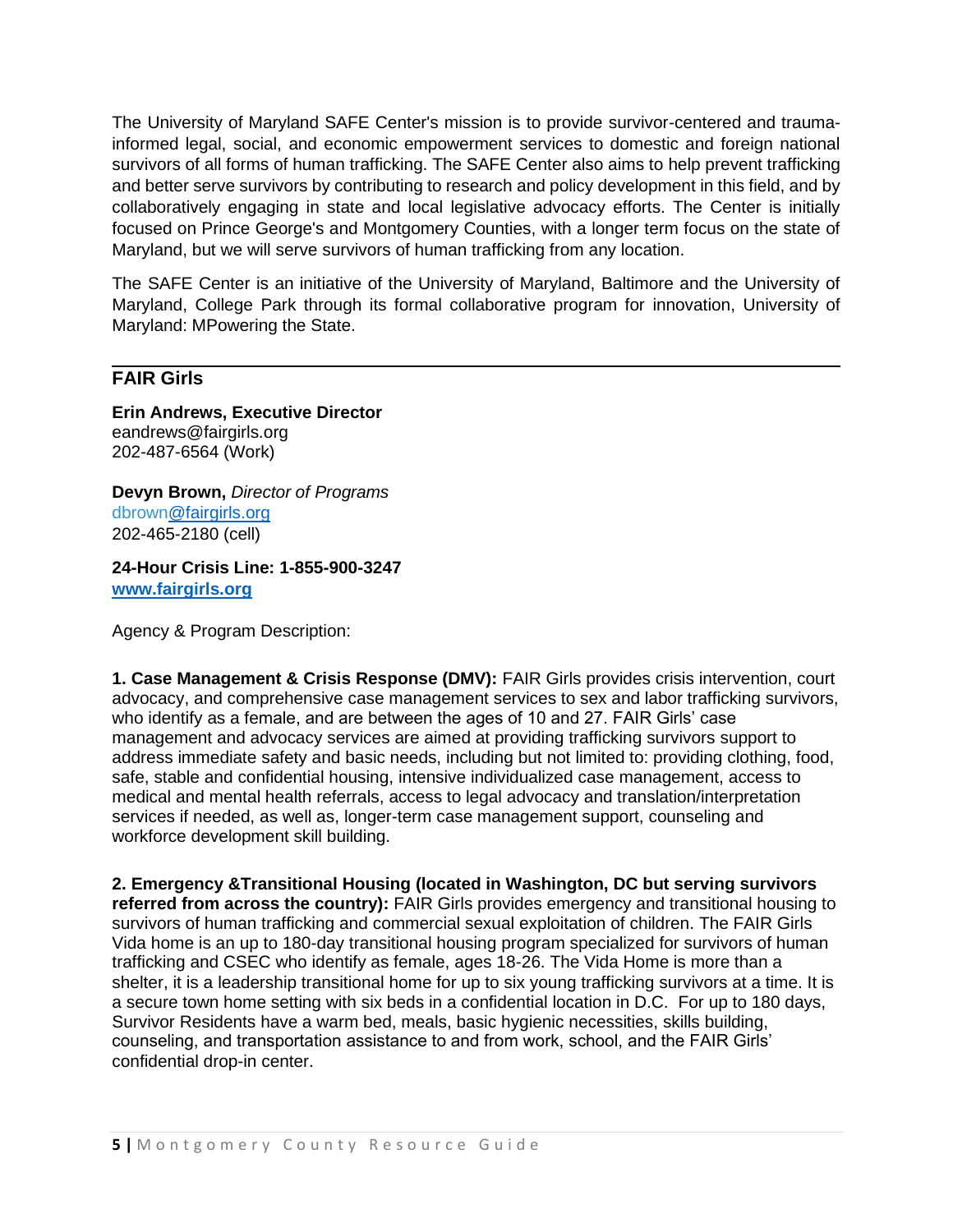**3. Community Outreach, Training & Prevention Education (DMV):** *Tell Your Friends* (TYF) is a four module, interactive, multimedia prevention education curriculum taught in middle and high school classrooms, after-school programs, youth shelters, and group homes. The TYF curriculum emphasizes the risk factors and causes behind CSEC, trafficking, and dating violence and provides youth with a locally based resource guide that may be used to contact FAIR Girls and a variety low-barrier support services. FAIR Girls also provides customized trainings and presentations for allied professionals, government agencies and community groups upon request. FAIR Girls conducts street outreach efforts in high-trafficking areas in the DMV where we provide care bags and resource materials.

\_\_\_\_\_\_\_\_\_\_\_\_\_\_\_\_\_\_\_\_\_\_\_\_\_\_\_\_\_\_\_\_\_\_\_\_\_\_\_\_\_\_\_\_\_\_\_\_\_\_\_\_\_\_\_\_\_\_\_\_\_\_\_\_\_\_\_\_\_\_\_\_\_\_\_\_\_\_\_\_\_\_\_\_

# **Courtney's House**

## **Tina Frundt, Executive Director**

tfrundt@courtneyshouse.org 202-525-1426 (Work) Drop in Center Hours: Monday-Thursday 10-6pm Friday: CLOSED Saturday: 12-5pm CLOSED 4th Saturday of every month [www.courtneyshouse.org](http://www.courtneyshouse.org/)

Courtney's House is a drop-in center for victims of trafficking. Each child and teen who comes to Courtney's House is embraced with open and understanding arms by those who have walked in their shoes. Once a preliminary sex trafficking screening is done, a specialized intake process is followed to help to comprehend the full capacity of the trauma that each victim has endured.

# **New Hope Treatment Center**

## **Jennifer Mantei - Admissions Coordinator**

Free Referral Information: 800.776.6482 Website: www.newhopetreatment.com

Founded in 1987 by Dr. George Orvin, New Hope Treatment Centers offers a full continuum of behavioral healthcare and has earned national recognition for quality and innovation. Professionals partner with youth, their families, and sponsoring agencies to provide premier care, treatment, and services. Team members emphasize each consumer's strengths and embraces the family's involvement.

# **safe S.E.A.T. in the moonlight**

**Marirose Ungerman, Founder [marirose@mariroseu.com](mailto:marirose@mariroseu.com) (240) 817-7500**

Our mission is to provide safe, stable, and unwavering support to children who have been identified by police as victims of sexual exploitation and trafficking in Montgomery County, MD. Our Safe and Stay Responder Program will remain with the child who is coping with the aftermath of severe physical, sexual, and emotional trauma. We work to bring a child comfort and with the power of unconditional positive nurturing and be the first step on their road to healing.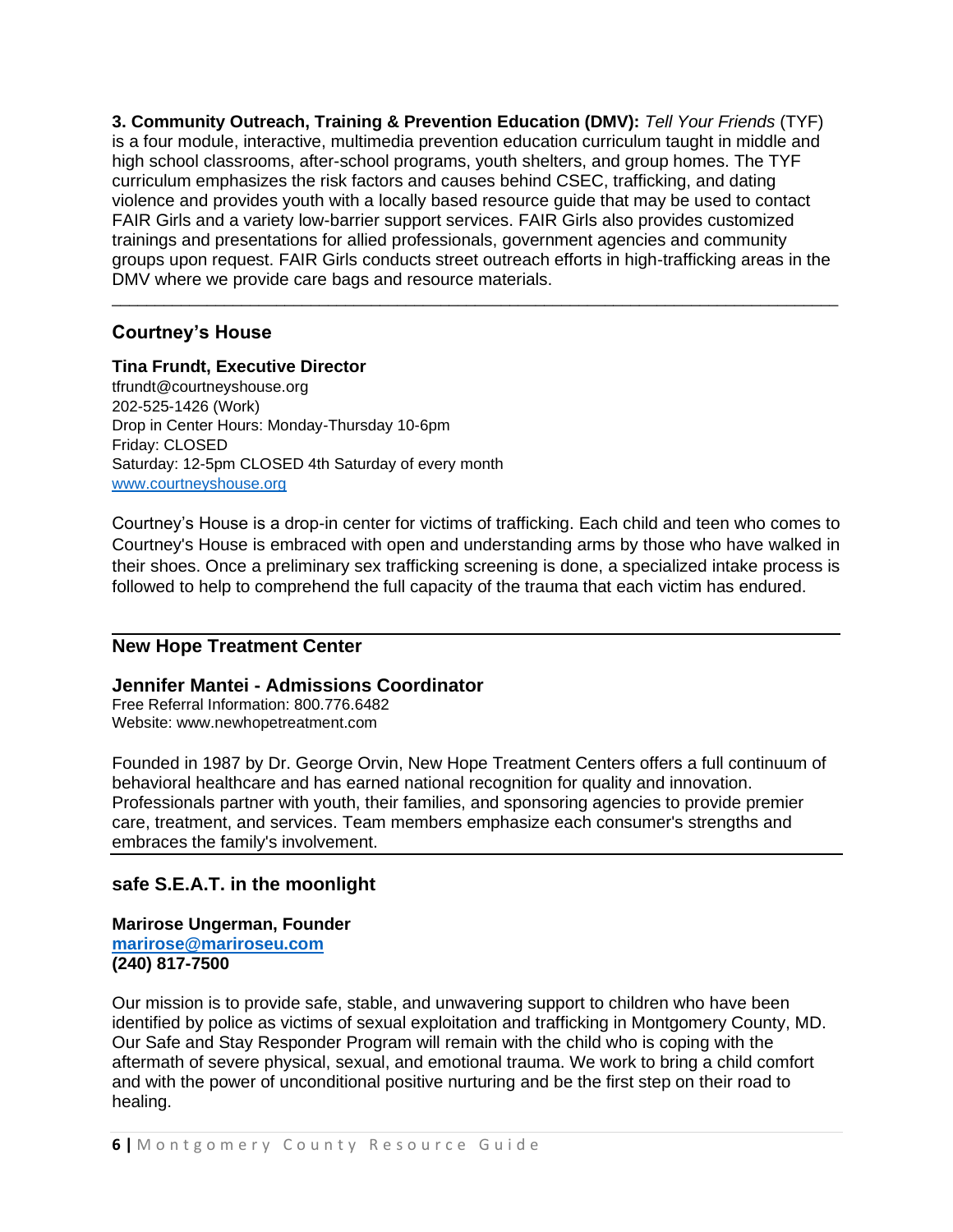# **Federal Bureau of Investigation, Victim Assistance Program**

## **Barbara Gaskins-Wallace, Victim Specialist**

Barbara.gaskinswallace@ic.fbi.gov 410.277.6644

The mission of the Office for Victim Assistance (OVA) is to ensure victims of crime investigated by the Federal Bureau of Investigation (FBI) are afforded the opportunity to receive services and notifications as required by the law, and which will improve their ability to cope with the impact of the crime. Your Victim Specialist can also refer you to other types of programs and services, such as emergency housing, counseling, medical assistance, support groups, and credit counseling. At your request, the FBI can notify your employer and/or creditor for you, if your victimization causes you to be absent from work or affects your ability to make timely payments to creditors. The Victim Specialist will serve as the point of contact between you and the FBI.

# **Hallmark Youthcare**

Established in 1976, Hallmark Youthcare is committed to helping adolescents ages 11-17 with at-risk behaviors and serious mental health needs. Over the years, Hallmark Youthcare has evolved by implementing evidence-based treatment within programs. In the last ten years, Hallmark Youthcare has incorporated the Sanctuary Model® into the residential program, the work with families and communities, and within the facility as a whole.

**Hallmark Youthcare is an 82-bed, safe and secure psychiatric residential treatment facility located in Richmond, VA.** Our residential program, with 1:8 staff to resident day ratio, is licensed by the Department of Behavioral Health and Developmental Services (DBHDS) and fully accredited by The Joint Commission. Our on-site educational services are fully accredited by Virginia Association of Independent Specialized Education (VAISEF) and licensed by Virginia Department of Education (VADOE).

Offering five therapeutic communities offering specialized services for young men and women, include Assessment & Diagnostic, general psychiatric disorders with special focus in the areas of trauma and addiction, substance abuse, males with sexually acting out behaviors, and **domestic minor female victims of sex trafficking.**

All programs at Hallmark Youthcare use the Sanctuary Model. **The Sanctuary Model®** represents a theory-based, trauma-informed, trauma-responsive, evidence-supported, whole culture approach that has a clear and structured methodology for creating or changing an organizational culture. The model works to provide a safe, supportive, secure and therapeutic environment to promote healing while building on the strengths of each child.

# Hallmark Youthcare accepts youth from Montgomery County and the entire state of Maryland and Virginia**. Please cal**l **800.966.4782**

For further information, please call us at 804.784.6432 or email [admissions@hallmarksystems.com.](mailto:admissions@hallmarksystems.com) Visit us online: [www.hallmarkyouthcare.org](http://www.hallmarkyouthcare.org/)

Hallmark Youthcare, 12800 West Creek Parkway, Richmond, VA 23238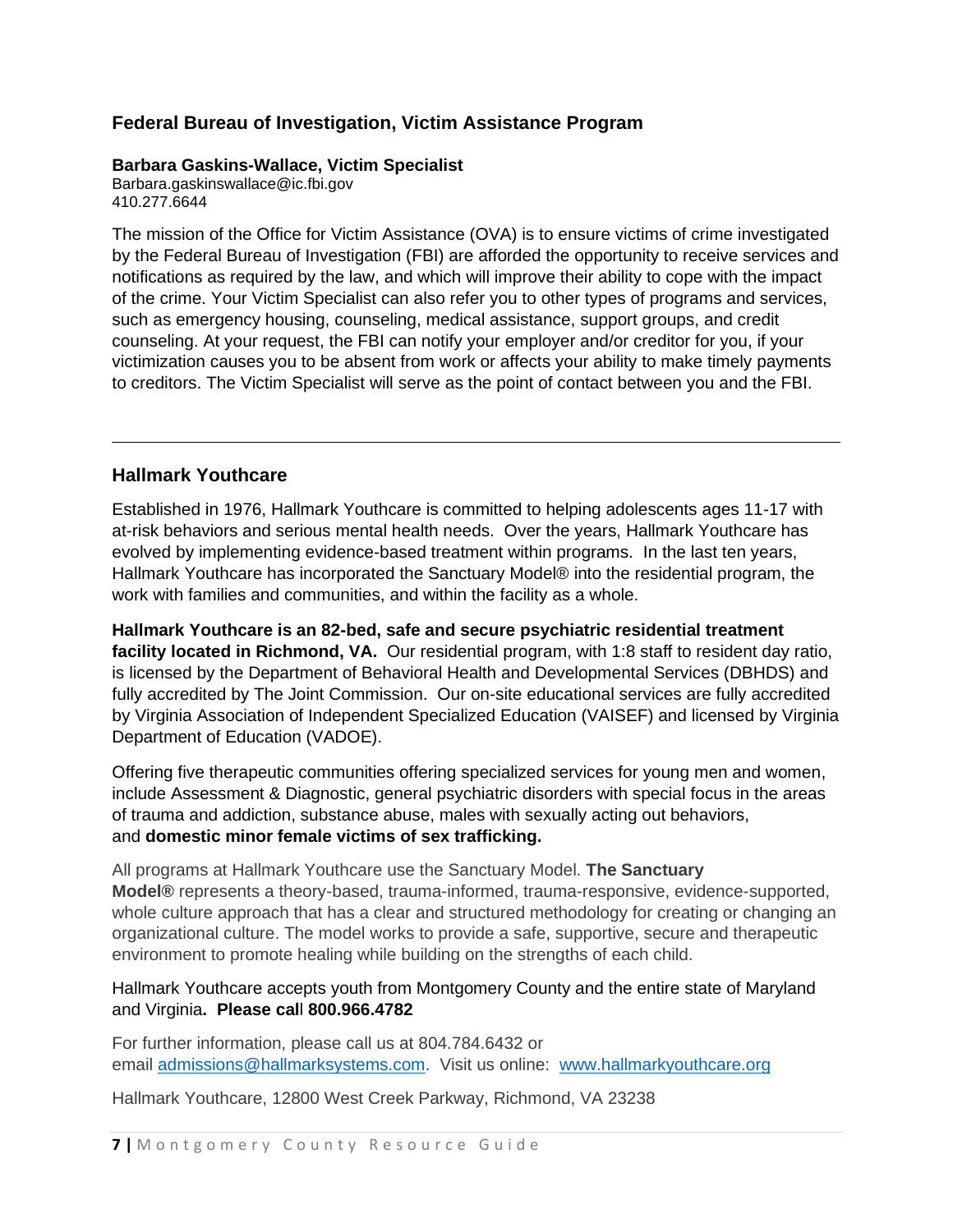## **Maryland Department of Human Resources**

## **In-Home Policy Analyst: Diane Banchiere, LCSW-C**

diane.banchiere@maryland.gov 410.767.7423

The Maryland Department of Human Resources receives all reports of child sex trafficking and has partnered in a five year grant with the University of Maryland to address human trafficking in Maryland. All Child Welfare staff will be trained in identifying and appropriately responding to sex trafficked victims as part of their mandatory core training. Screening of all youth both in out-ofhome placement as well as those receiving in-home services will be screened through the use of the CANS and CANS-F to identify youth who may be at risk of trafficking. Youth identified as at risk will receive further screening as well as appropriate prevention services. DHR currently has identified two providers (Arrow Project and Children's Home) who are able to provide diagnostic placement services for youth who are referred as trafficking victims. There are two years left of funding available.

# **Maryland Human Trafficking Task Force (MHTTF)**

### **[www.mdhumantrafficking.org](http://www.mdhumantrafficking.org/)**

The Maryland U.S. Attorney's Office makes it a priority to combat human trafficking. The U.S. Attorney's Office's goal is to work with state, federal, and private agencies to discover and rescue victims of human trafficking while identifying and prosecuting offenders.

### **Joseph Baldwin, U.S. Attorney's Office, District of Maryland Email: [Joseph.Baldwin@usdoj.gov](mailto:Joseph.Baldwin@usdoj.gov)**

# **Homeland Security Investigations – Victim Assistance**

**Susan Ritter, Victim Specialist Susan.Ritter@dhs.gov 443.810.9230 www.ice.gov**

Homeland Security Investigations (HIS) investigates allegations of human trafficking of both foreign and United States born victims and works closely with other federal, state, and local law enforcement partners to further these investigations. HSI also maintains attaché offices in fortyseven countries which can be utilized to assist in the investigation of transnational criminal organizations involved in human trafficking. HSI recognizes that severe consequences of human trafficking continue even after the perpetrators have been arrested and held accountable. HSI's Victim Assistance Program helps coordinate services to help human trafficking victims, such as crisis intervention, counseling and emotional support both during and after the investigative process.

\_\_\_\_\_\_\_\_\_\_\_\_\_\_\_\_\_\_\_\_\_\_\_\_\_\_\_\_\_\_\_\_\_\_\_\_\_\_\_\_\_\_\_\_\_\_\_\_\_\_\_\_\_\_\_\_\_\_\_\_\_\_\_\_\_\_\_\_\_\_\_\_\_\_\_\_

#### **Kennedy Krieger Institute, The Center for Child and Family Traumatic Stress 707 N Broadway, Baltimore, MD 21205 443.923.5980**

**[www.kennedykrieger.org/patient-care-centers/traumatic-stress-center](http://www.kennedykrieger.org/patient-care-centers/traumatic-stress-center)**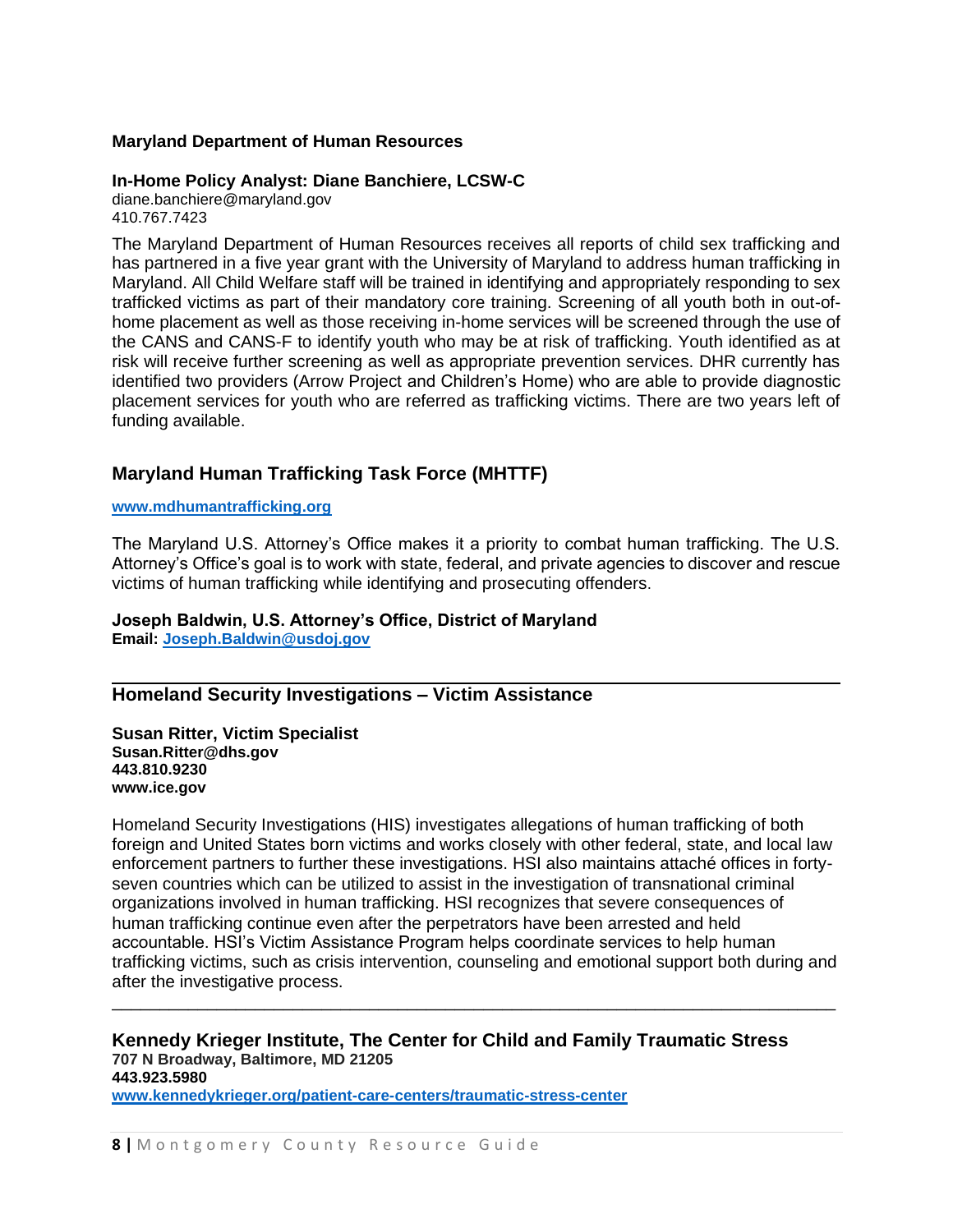## **Monica Beltran, LSCW-C [Beltran@kennedykrieger.org](mailto:Beltran@kennedykrieger.org) 443..923.5950 (direct)**

The Center for Child and Family Traumatic Stress is located at the Kennedy Krieger Institute Fairmount Campus and provides mental health evaluation and treatment services to children, adolescents, and families who experience or may be at-risk for trauma through physical abuse, sexual abuse, neglect, and domestic and community violence.

## **Kids in Need of Defense (KIND)**

**1800 N. Charles Street, Suite 810, The Walbert Building, Baltimore, MD 21201 (443) 470-9437**

**Supervising Attorney for Pro Bono Programs: Jennifer E. Jaimes jjaimes@supportkind.org 443.499.2565**

### **Pro Bono Coordinating Attorney: K. Brooke Welch bwelch@supportkind.org 443.219.7755**

KIND's mission is to ensure legal representation for unaccompanied minors in immigration proceedings. KIND provides direct representation of these children, as well as placement with pro bono attorneys. KIND focuses on immigration humanitarian remedies, including Special Immigrant Juvenile Status (SIJS), asylum, T Visa (trafficking) and U Visa (crime victims).

\_\_\_\_\_\_\_\_\_\_\_\_\_\_\_\_\_\_\_\_\_\_\_\_\_\_\_\_\_\_\_\_\_\_\_\_\_\_\_\_\_\_\_\_\_\_\_\_\_\_\_\_\_\_\_\_\_\_\_\_\_\_\_\_\_\_\_\_\_\_\_\_\_\_\_\_

# **Maryland Coalition Against Sexual Assault**

P.O. Box 8782 Silver Spring, MD 20907 301.328.7023 www.mcasa.org

## **301.565.2277 / 877.496.SALI (toll free) www.mcasa.org (click on Legal Services - SALI under "For Survivors")**

The Maryland Coalition Against Sexual Assault's (MCASA) mission is to help prevent sexual assault, advocate for accessible, compassionate care for survivors of sexual violence, and work to hold offenders accountable. MCASA works on the following areas that connect with antitrafficking efforts in Maryland: public policy, education, community outreach, technical assistance, and legal services (see Sexual Assault Legal Institute).

\_\_\_\_\_\_\_\_\_\_\_\_\_\_\_\_\_\_\_\_\_\_\_\_\_\_\_\_\_\_\_\_\_\_\_\_\_\_\_\_\_\_\_\_\_\_\_\_\_\_\_\_\_\_\_\_\_\_\_\_\_\_\_\_\_\_\_\_\_\_\_\_\_\_\_\_

# **Maryland Department of Health and Mental Hygiene, Suicide and Violence Prevention Behavioral Health Administration**

**State Coordinator: Brandon Johnson brandon.johnson@maryland.gov 410.402.8313**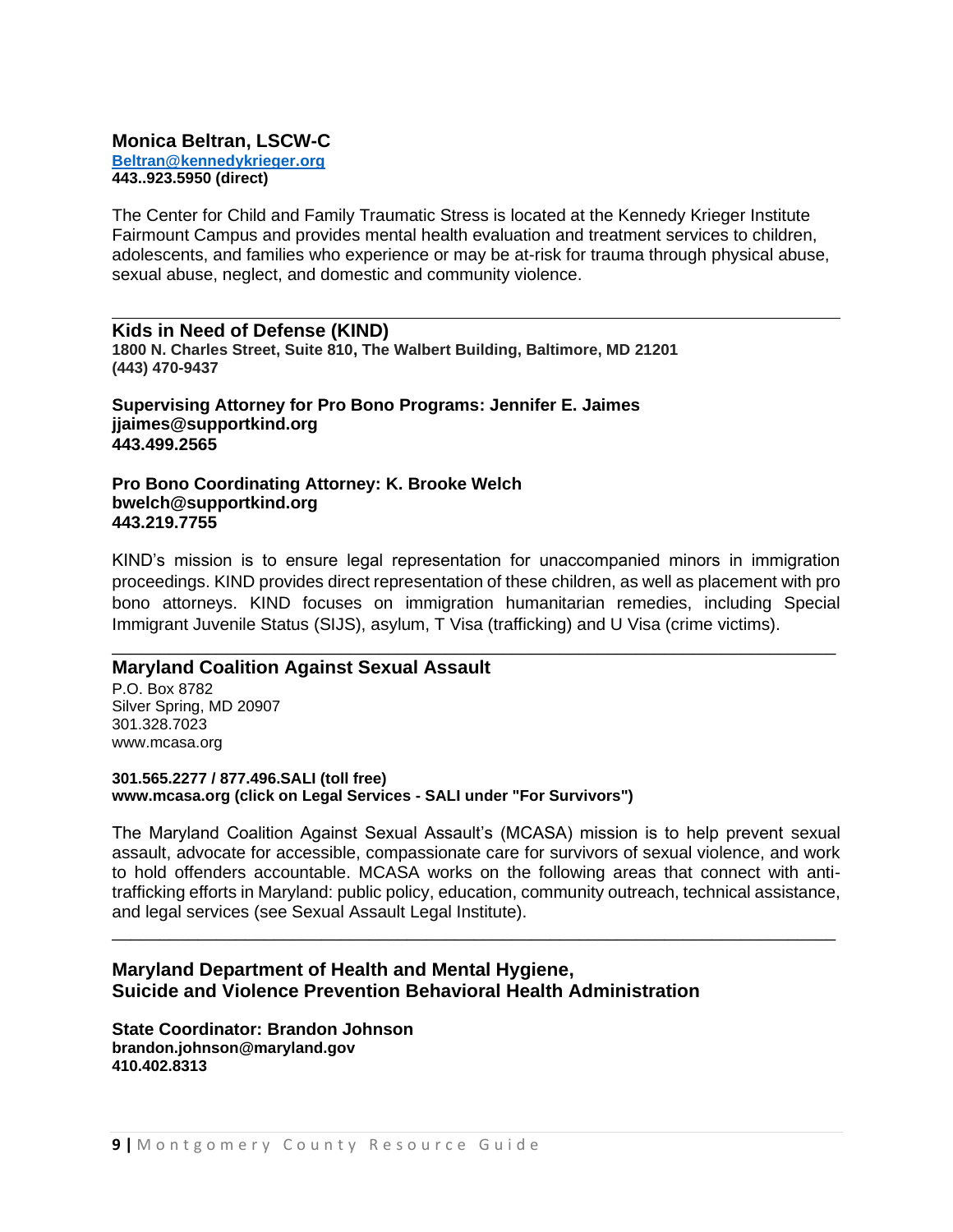Behavioral Health Administration (BHA) serves as a liaison for victims of human trafficking to receive services from the Core Service Agencies across the state. BHA personnel are also available to provide specific mental health, substance related-disorder, and trauma-focused trainings and presentations to adults who serve young victims of human trafficking.

**Maryland Network Against Domestic Violence 4601 Presidents Dr #370, Lanham, MD 20706 301.429.3601**

# **Jennifer Pollitt Hill, Interim Executive Director Jphill@mnadv.org**

Training and technical assistance on trauma-informed services, overlap of dating and trafficking, confidentiality, housing, referrals to domestic violence/sexual assault programs, and organizational readiness. MNADV also provides free workshops and conferences. For upcoming trainings, events, activities, and initiatives, visit mnadv.org.

**Sexual Assault Legal Institute** P.O. Box 8782 Silver Spring, MD 20907

## **Lisae Jordan, Esquire: Director Lisae.Jordan.esq@gmail.com 301.565.2277 / 877.496.SALI (toll free) www.mcasa.org (click on Legal Services - SALI under "For Survivors")**

The Sexual Assault Legal Institute (SALI) provides direct legal services for survivors of sexual assault and abuse, and legal training and technical assistance for rape crisis centers and other professionals working with survivors. SALI is a statewide program and serves both children and adults. It is part of the Maryland Coalition Against Sexual Assault (MCASA). Available Resources include:

1. Legal services for survivors for any legal issue related to the sexual assault/abuse, including peace orders/protective orders, immigration (including U and T visas), employment, education, civil rights, family law, crime victim rights, and other matters.

2. Training and technical assistance for programs working with survivors, including presentations on civil legal needs of sexual assault survivors, sexual crimes and victim rights in the criminal justice system, and legal issues for sexual crimes victims who are under 18.

3. Input into MCASA's public policy advocacy, including advocating before the Maryland General Assembly.

# **Tahirih Justice Center**

**410.999.1900 Baltimore (those in need of legal representation and services should call on Tuesday between 10:00 a.m. and 2:00 p.m.) [www.tahirih.org/services/](http://www.tahirih.org/services/)**

The Tahirih Justice Center works to protect immigrant women and girls from gender-based violence through legal services, advocacy, and public education programs. With an office located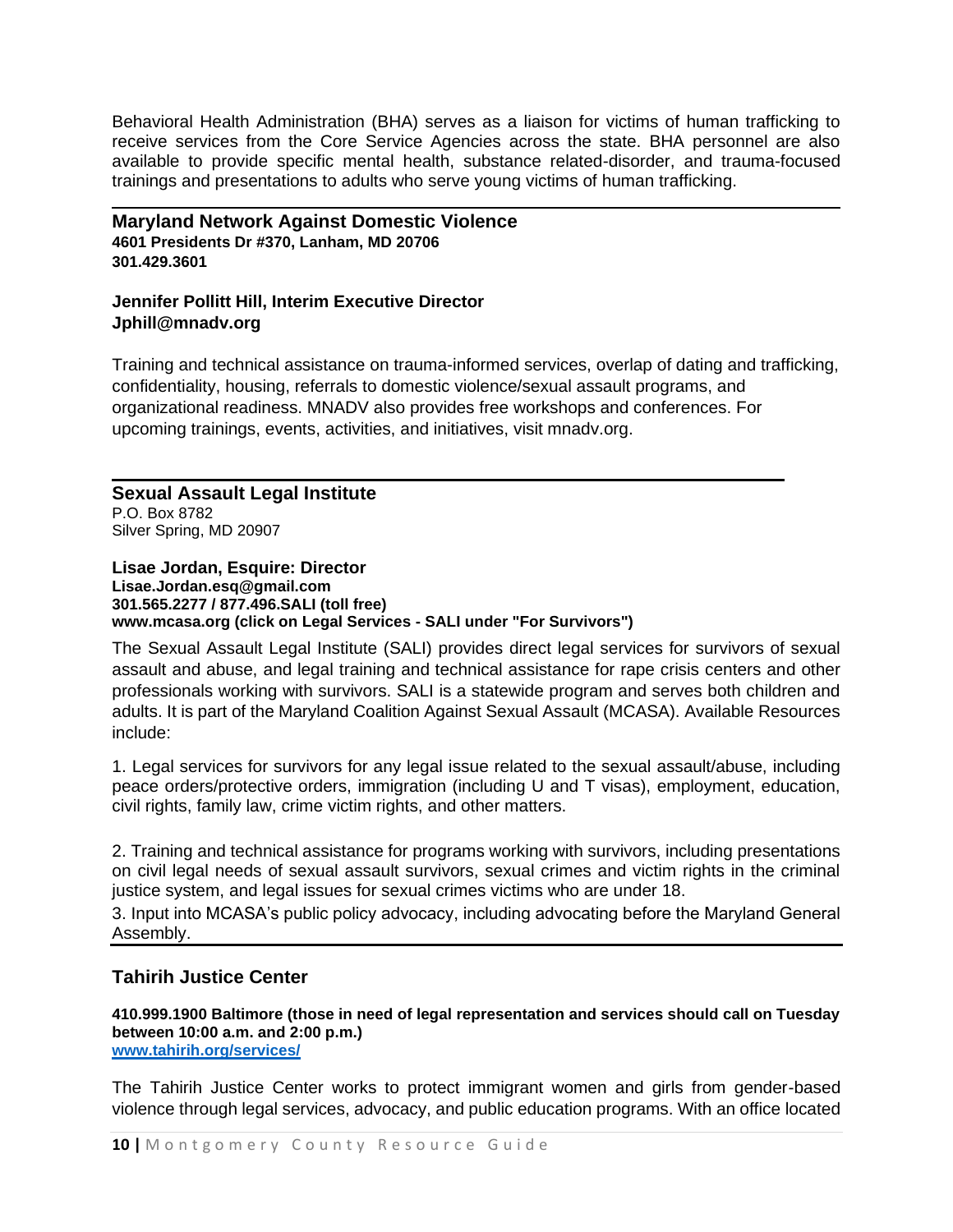in Baltimore City, they provide free immigration legal services to women and girls who are foreignborn survivors of sex and labor trafficking and who reside throughout the state of Maryland.

# **University of Baltimore School of Law Human Trafficking Prevention Project Supervising Attorney: Jessica Emerson, LMSW, Esq. [jemerson@ubalt.edu](mailto:jemerson@ubalt.edu)**

## **410.837.5709**

The Human Trafficking Prevention Project is a new clinical program within the Civil Advocacy Clinic at the University of Baltimore School of Law. The HTPP focuses on reducing the collateral consequences of criminal justice involvement for survivors of human trafficking and those populations most vulnerable to exploitation. Student attorneys will represent survivors of sex trafficking seeking to vacate their prostitution convictions under Maryland's 2011 "vacating convictions" law, as well as provide representation for anyone with a history of involvement in the commercial sex industry in expungement and shielding cases under Maryland's recently enacted "Second Chance Act," which allows for the shielding of certain non-violent misdemeanor convictions. Services are free of charge and provided regardless of age, race, ethnicity, biological/assigned sex, immigration status, sexual orientation, or gender identity. HTPP offers the following services:

1. Legal services for individuals with histories of involvement in the commercial sex industry in vacating, expunging, or shielding prostitution and other related charges on their criminal records.

2. Training and technical assistance on the availability of post-conviction relief within the state of Maryland, as well as on working with survivors of trauma.

3. Input on state or federal legislation that impacts survivors of trafficking and those at greatest risk, with a focus on human rights and harm reduction principles.

# **The Child Sex Trafficking Victims Initiative, University of Maryland School of Social Work**

\_\_\_\_\_\_\_\_\_\_\_\_\_\_\_\_\_\_\_\_\_\_\_\_\_\_\_\_\_\_\_\_\_\_\_\_\_\_\_\_\_\_\_\_\_\_\_\_\_\_\_\_\_\_\_\_\_\_\_\_\_\_\_\_\_\_\_\_\_\_\_\_\_\_\_\_

**Principal Investigator: Nadine Finigan-Carr, PhD [nfinigan-carr@ssw.umaryland.edu](mailto:nfinigan-carr@ssw.umaryland.edu)**

**Clinical Research Specialist: Amelia Rubenstein, LCSW-C [arubenstein@ssw.umaryland.edu](mailto:arubenstein@ssw.umaryland.edu)**

**DHR Liaison: Diane Banchiere, LCSW-C [Diane.banchiere@maryland.gov](mailto:Diane.banchiere@maryland.gov)**

The University of Maryland, School of Social Work (UMSSW), in partnership with the Maryland Department of Human Resources (DHR), has received funding from the Children's Bureau to address the issue of sex trafficking within the child welfare population. This 60-month project builds infrastructure capacity between state and local child welfare agencies and victim services providers to ensure that trafficked youth and children at risk of exploitation have access to an array of comprehensive, high-quality services. UMSSW serves as the lead agency responsible for project management and evaluation. The work of the Child Sex Trafficking Victims Initiative (CSTVI) focuses on three priorities: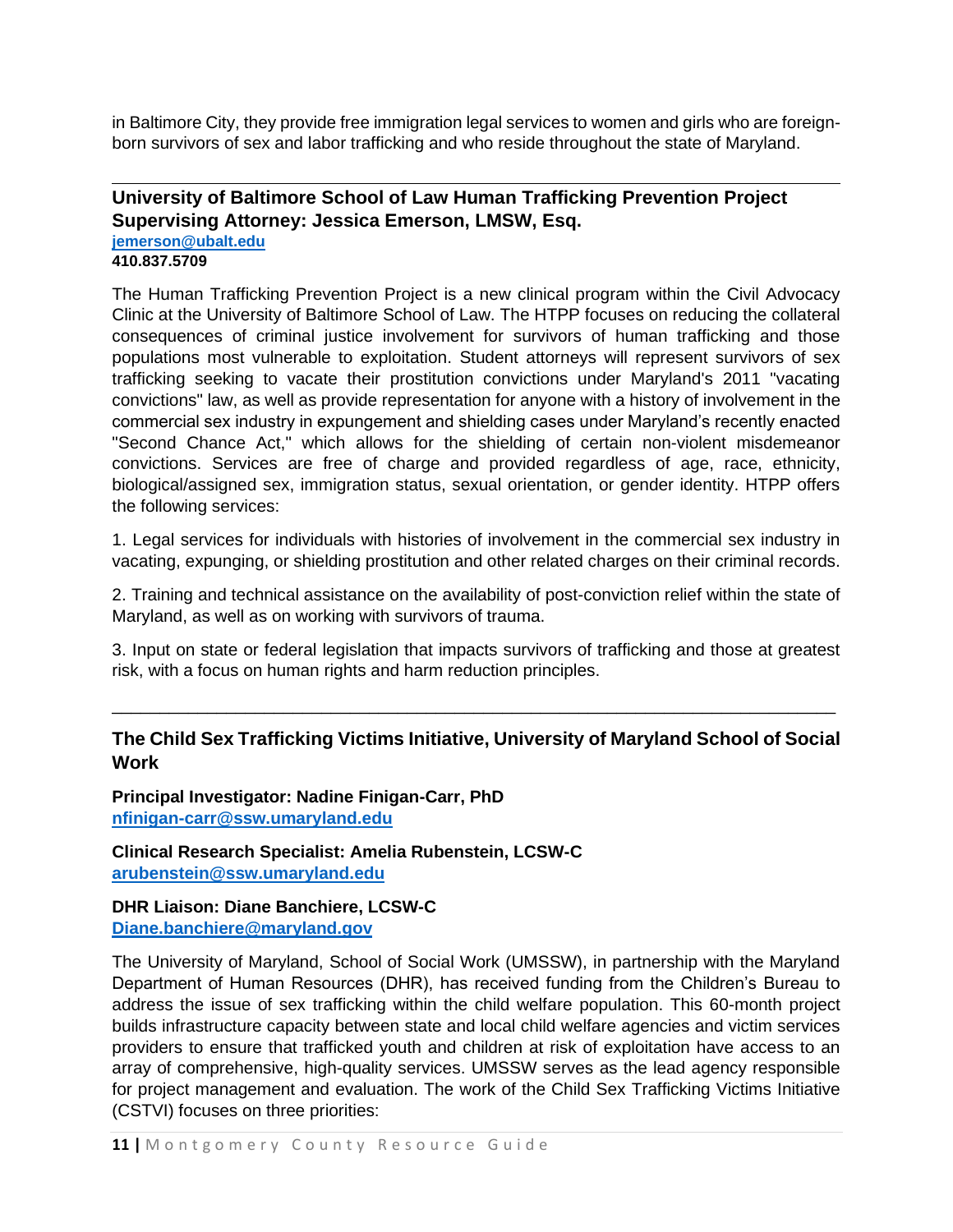1. Improving **victim identification** through implementation of a statewide screening tool to identify trafficked youth and children at high risk of exploitation;

2. Enhancing **victim response** through training and technical assistance equip child welfare professionals with the knowledge and skills needed to effectively assist survivors; and

3. Ensuring every victim receives **comprehensive, trauma-informed care** by building capacity among service providers and targeting existing gaps in resources. For professionals and agencies working with children and young adults, CSTVI offers training and technical assistance on identification and response to child sex trafficking, as well as individual case consultation and specialized referrals. For more information or to request assistance, please contact the CSTVI staff listed above.

## **The Women's Law Center of Maryland, Inc. The Women's Law Center of Maryland, Inc.** [www.wlcmd.org](http://www.wlcmd.org/)

Michelle Daugherty Siri, Esq., Executive Director msiri@wlcmd.org

The Women's Law Center was established in 1971 to promote justice and fairness for women. It advocates for the protection and expansion of women's legal rights through legal assistance to individuals and strategic initiatives to achieve systemic change. Available resources include:

- 1. The Multi-Ethnic Domestic Violence Project (MEDOVI) provides free immigration legal service to Maryland residents who are foreign-born victims of domestic violence, human sex trafficking and/or sexual assault. **Contact: Suzanne Bailey, Esquire / Project Director at 410.396.3294 or via email at: sbailey@wlcmd.org Molly Albano, Legal Advocate at 410.396.3294 or via email at: [malbano@wlcmd.org\)](mailto:malbano@wlcmd.org).**
- 2. The Protective Order Advocacy and Representation Project (POARP) assist victims in Baltimore City, Baltimore County, and Carroll County to obtain civil orders of protection against their abuser.
	- 3. The Family Law Hotline provides basic information about Maryland family law to help callers understand their rights and legal options. The hotline is staffed by an attorney Monday through Friday from 9:30 a.m. until 4:30 p.m.